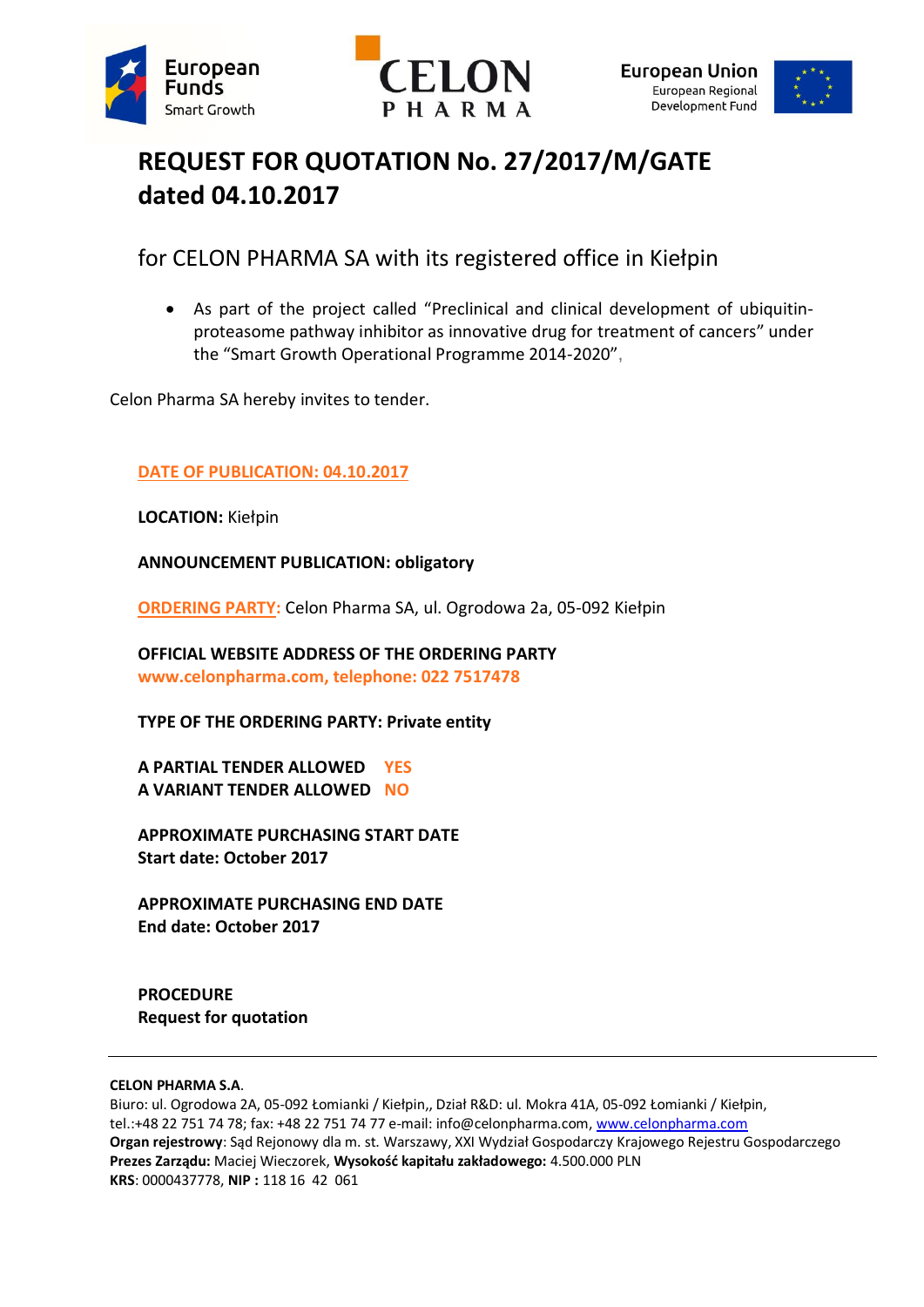





## **CONTRACT AWARD PROCEDURE:**

- 1. This contract award procedure is not governed by the provisions of the Act of 29 January 2004 – the Public Procurement Law.
- 2. This contract award procedure shall be conducted with due observance of the principles of competitiveness, openness, transparency and equal access.
- 3. The Ordering Party reserves itself the right to nullify the procedure at any stage thereof without stating the reason.
- 4. The Ordering Party shall inform Suppliers about any changes made by publishing relevant information on its website.
- 5. The Ordering Party reserves itself the right to request additional information, documents or explanations.
- 6. In justified cases, at any time before the expiry of the deadline for the submission of tenders, Celon Pharma SA may modify or supplement the content of the invitation to tender.
- 7. This invitation to tender imposes no obligation on Celon Pharma SA to conclude a contract.

## **DETAILS CONCERNING THE OBJECT OF A CONTRACT:**

**CPV codes:** 24000000-4

# **OBJECT OF THE REQUEST FOR QUOTATION No. 27/2017/M/Gate**

| # | <b>GOODS</b>                                                                           | <b>PACK</b><br><b>SIZE</b> | <b>QUANTITY</b> |
|---|----------------------------------------------------------------------------------------|----------------------------|-----------------|
| 1 | tert-Butylamine 98% (e.g. cat. No Sigma-Aldrich<br>B89205-2.5L or equivalent)          | 2.5L                       |                 |
|   | (1S,2R)-(-)-Cis-1-amino-2-indanol (e.g. cat. No Combi<br>Blocks OR-1363 or equivalent) | 500 <sub>g</sub>           |                 |
|   | (1R,2S)-1-Amino-2-indanol (e.g. cat. No Combi Blocks<br>OR-1312 or equivalent)         | 100 <sub>g</sub>           |                 |
| 4 | Kwas cytrynowy, bezwodny do syntezy (e.g. cat. No<br>Merck 8187075000 or equivalent)   | 5kg                        |                 |

1. Due to the continuation of research work as part of the said project, its specificity and unique nature, and the fact that reagents/materials used in the research process will have a significant impact on the shape of the conducted R&D work, for technical reasons of an

#### **CELON PHARMA S.A**.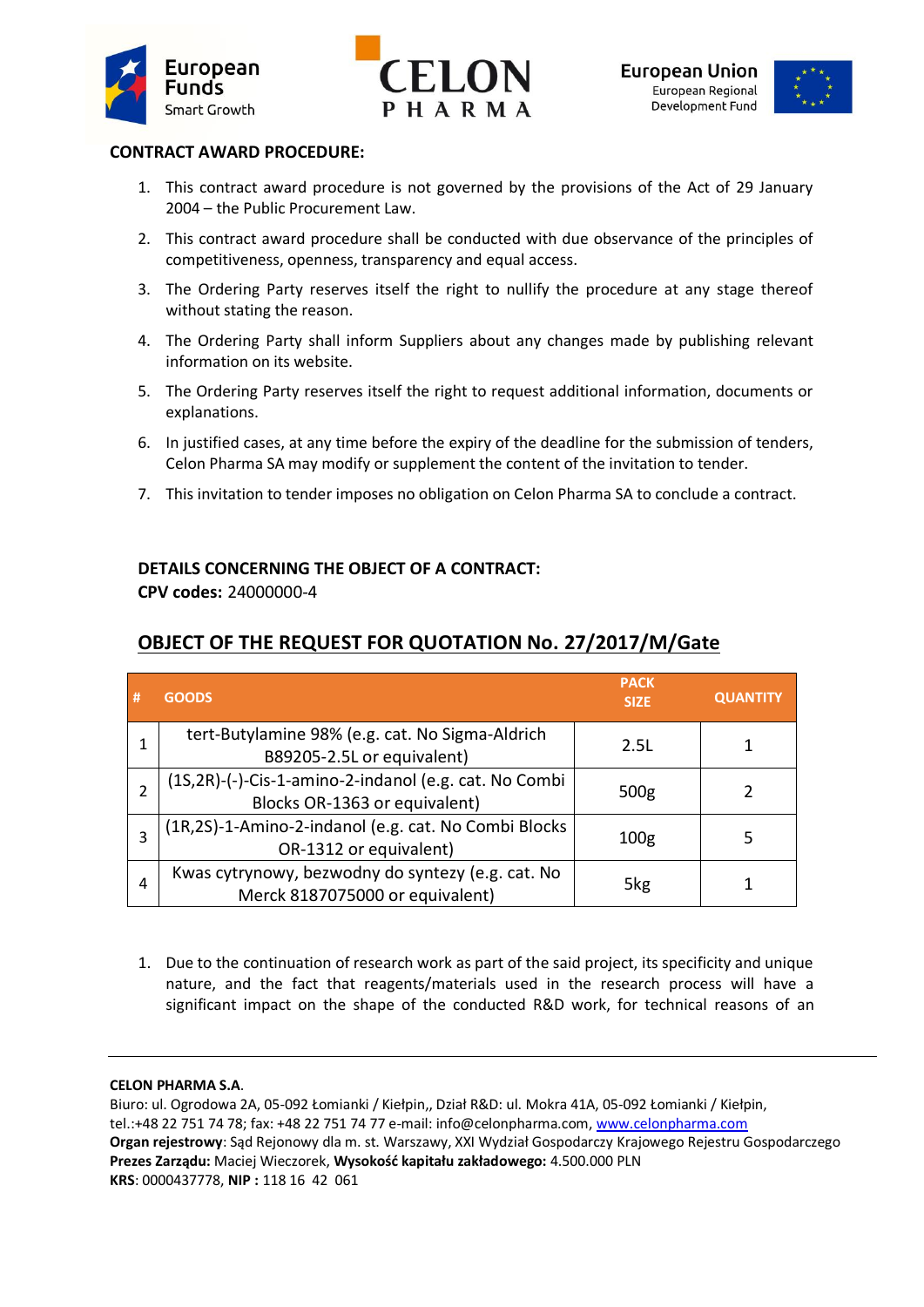





 $\mathbf{P} \mathbf{H} \mathbf{A} \mathbf{R} \mathbf{M} \mathbf{A}$  Development Fund  $\mathbf{F}^{\star}$  is a contract indicates the reference number of the product(s).

- 2. Due to the uniqueness, unprecedented nature and precisely defined methodology of the conducted projects, research and experiments, as well as the necessity to maintain the continuity and repeatability of studies conducted by the Ordering Party, each Supplier offering products equivalent to the products described in the request for quotation shall be obliged:
	- to prove, on the basis of technical documentation/safety data sheets for reagents etc., and a written declaration, that the offered equivalent products (each of such products separately) meet the requirements allowing the continuation of research by the Purchaser with no need to perform additional activities (procedures), including, for example, calibration of devices or validation of the developed laboratory methods,
	- to prove (by way of a written declaration included in the submitted tender) that the offered equivalent products will not cause any increase in costs due to the need to purchase additional products and other consumables,
	- to assume liability in the form of a written declaration for any damage to equipment caused due to the use of the equivalent products offered and delivered, according to the opinion issued by an authorised repairer of the equipment manufacturer.
- 3. The Supplier shall pay contractual penalties to the Ordering Party:
	- for any delay in the delivery of the object of a contract, for each started day of such delay, unless the delay is caused due to the Purchaser's fault,
	- if the results of studies conducted with the use of the equivalent product do not satisfy the expectations,
	- the Supplier expresses its consent to contractual penalties being deducted directly from the invoice amount at the time of payment of the VAT invoice related to the completion of the delivery.

## **TENDER EVALUATION CRITERIA:**

- **Price 60%**
- **Lead time 40%**

#### **POINT SCORING SYSTEM:**

*(x/y)\*60 or 40*

where:

- X lowest price,
- Y evaluated price,

#### **CELON PHARMA S.A**.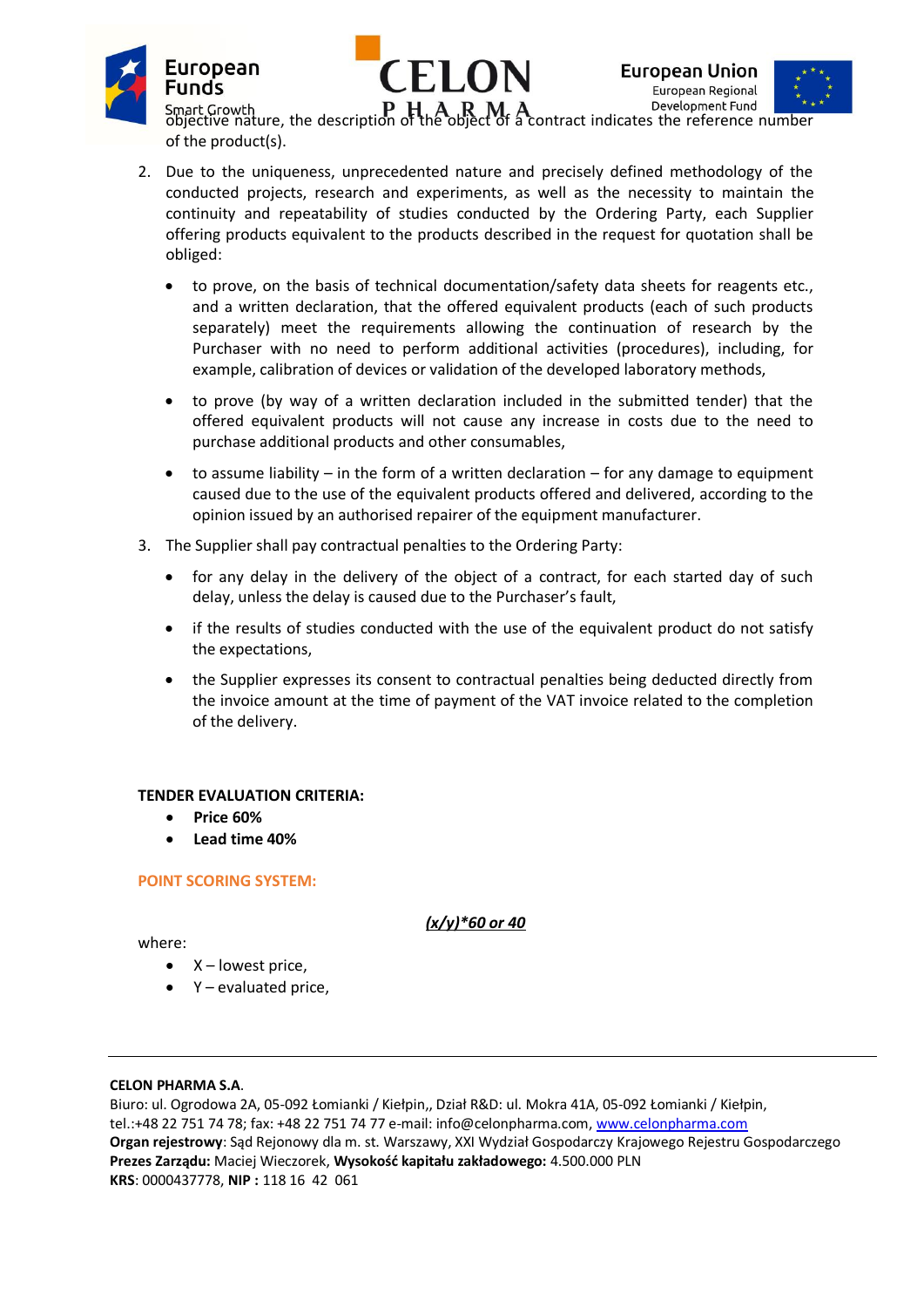





| <b>Criterion</b> | <b>Weight</b><br>$[\%]$ | <b>Points</b> | <b>Evaluation formula</b>  |
|------------------|-------------------------|---------------|----------------------------|
| Price            | 60%                     | 60            | Lowest quoted price        |
|                  |                         |               | $- x 60$ points            |
|                  |                         |               | Quoted price               |
| Lead time        | 40%                     | 40            | Shortest offered lead time |
|                  |                         |               | -- x 40 points<br>$D =$    |
|                  |                         |               | Offered lead time          |
| <b>Total</b>     | 100%                    | 100           |                            |

# **Address and deadline for the submission of tenders:**

- 1. Tenders must be submitted to the Ordering Party to the address of its registered office: ul. Główna 48, 05-152 Kazuń Nowy, Poland, if sent by traditional or courier mail, or to the e-mail address: [paulina.gruszka@celonpharma.com](mailto:paulina.gruszka@celonpharma.com) , if sent by electronic mail.
- 2. Tenders must be submitted on **11.10.2017** at the latest. If a tender is sent by traditional or courier mail, it shall be deemed submitted on the day of its delivery to the registered office of the Ordering Party.
- 3. Tenders submitted after the expiry of the deadline shall not be processed.
- 4. Tenders shall be evaluated at the registered office of the Ordering Party by **16.10.2017** at the latest.

# **Presentation of tenders:**

- 1. Each Tenderer may submit only one tender. The tender must include the following details:
	- a. the number of the request for quotation,
	- b. the date of preparation,
	- c. the details of the Tenderer: address, telephone number, e-mail address, Tax Identification Number (NIP) (if available),
	- d. detailed information about the compliance of the proposed device with the specification.

#### **CELON PHARMA S.A**.